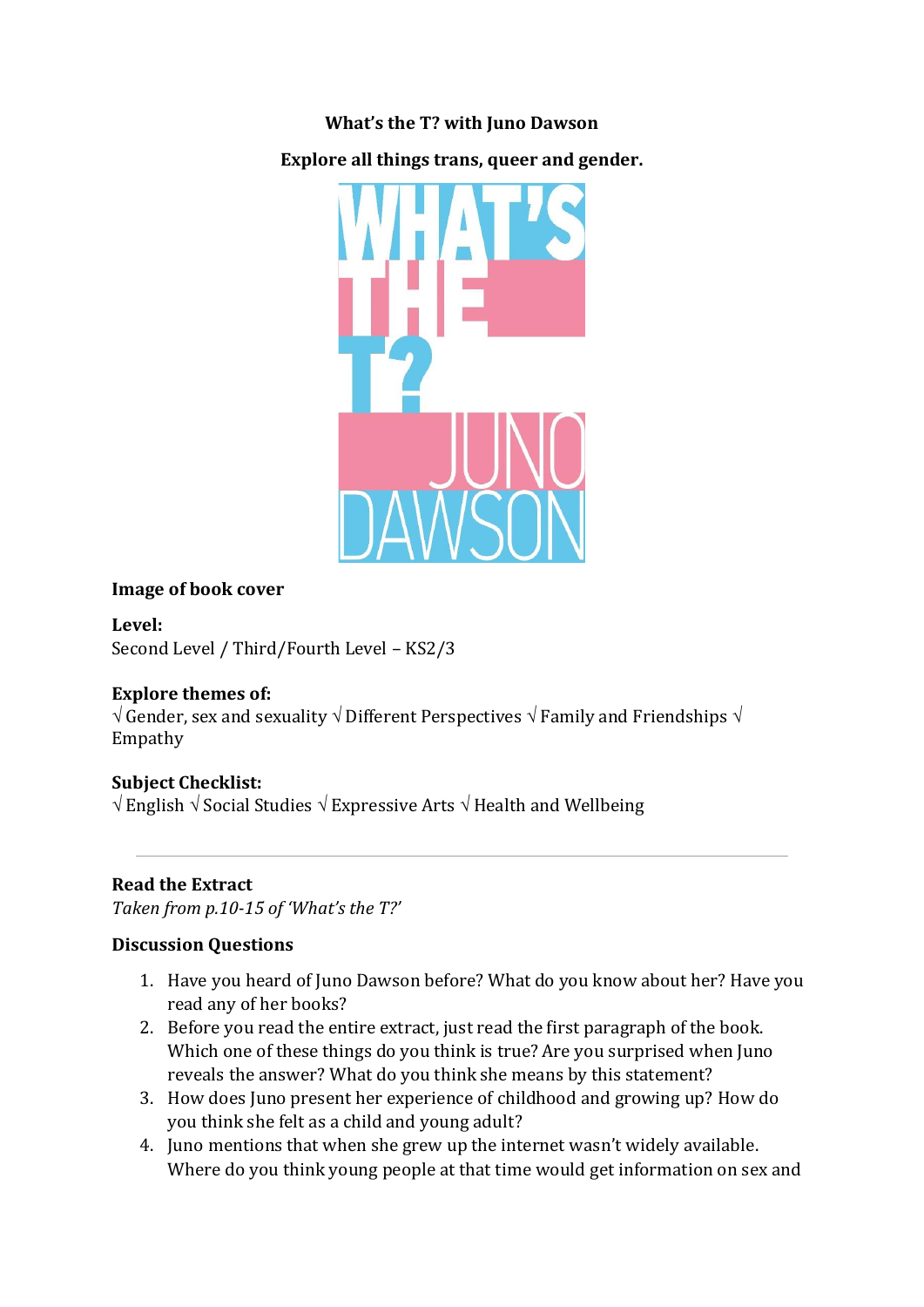sexuality. What are the issues (or dangers) with those sources of information? What are the issues (or dangers) of teenagers getting information from the internet? What are the positives of both?

5. What made Juno decide to transition?

# **If you're unsure of any terms we use in this resource then please refer to the glossary on p286 of** *What's the T?*



## **Get to Know the Author and the Book!**

*Juno Dawson is a British transgender activist, and writer of [young adult fiction](https://en.wikipedia.org/wiki/Young_adult_fiction) and nonfiction, including This Book Is Gay, Mind Your Head, Margot & Me, The Gender Games, Clean and Meat Market.*

## **Activity 1: Like a Girl**

On p.18-19 Juno talks about gender.

*"We all have a relationship with the notion of gender because we were ALL labelled at birth. Even if you are intersex, the doctor told your parents you were male or female and from that moment on, a massive cartoon anvil of gender expectations landed on your head."*

1. Make two headings on a piece of paper:

## **This is what boys do.** and **This is what girls do.**

- 2. Starting with the examples Juno gives us, *"rough and tumble"* and *"pink and sparkly"* write a list under each heading of what our society thinks boys and girls should do, be or like.
- 3. Think about your interests, hobbies and likes. Are they traditionally categorised as masculine or feminine?
- 4. What does it mean to behave like a boy or behave like a girl?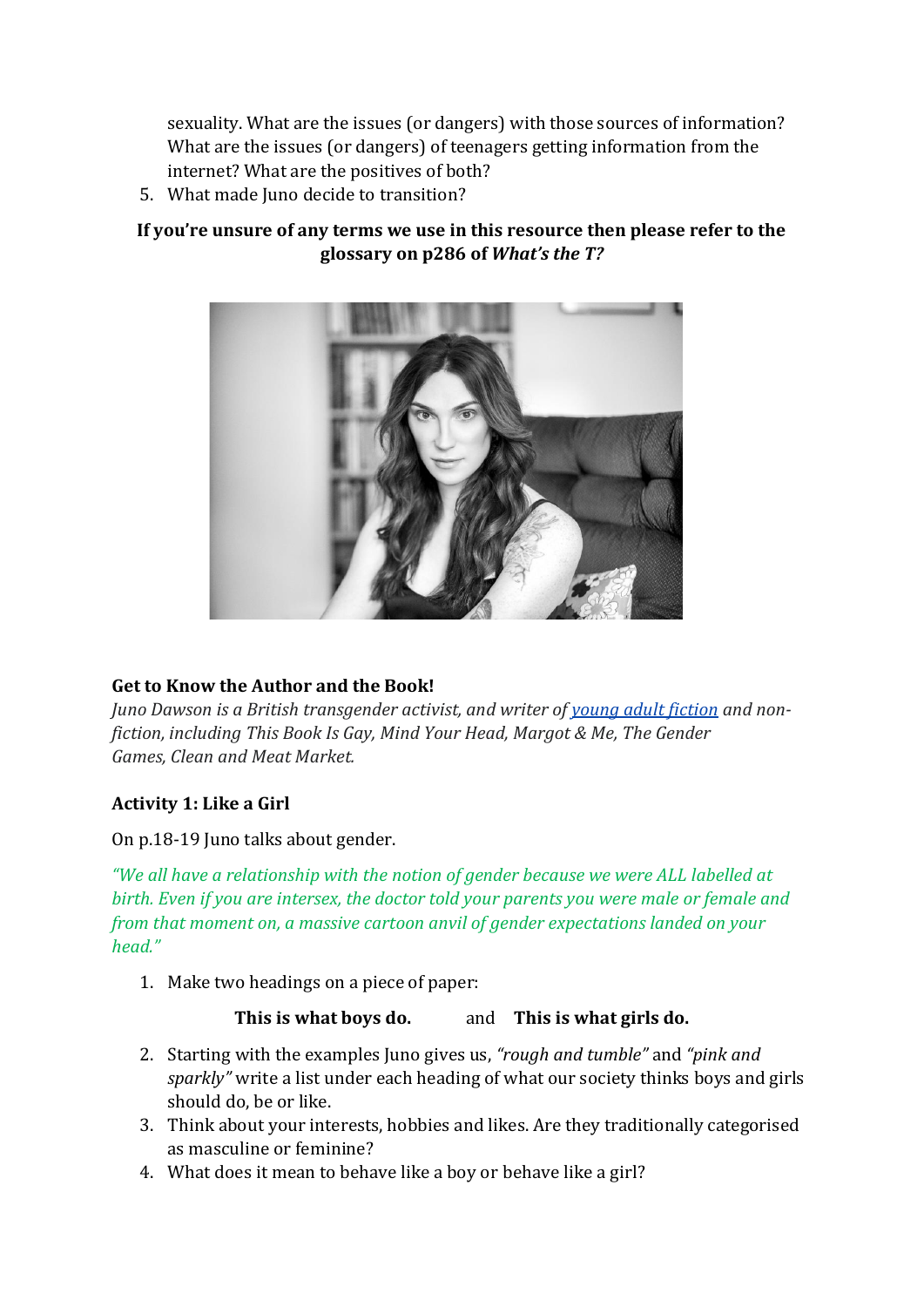- 5. What does our society think of people who don't adhere to these stereotypes? Why do you think that is?
- *6.* Watch the following advert which Always screened during the Superbowl in 2015. *(Hit Ctrl + Click to activate link.)*

# [https://www.youtube.com/watch?v=F\\_Ep0O5fWN4](https://www.youtube.com/watch?v=F_Ep0O5fWN4)

- o What point is the advert trying to get across? Do you think it does it well?
- o What effect do you think the negative connotations of doing something "like a girl" can have on young women?
- o Can you think of any converse examples where similar stereotypes or use of language may have negative effects on men? (For example what about "man up"?)

# **Activity 2: The Gender Games**

On p.27 Juno quotes the World Health Organisation's definition of gender:

*"…the characteristics of women, men, girls and boys that are socially constructed. This includes norms, behaviours and roles associated with being a woman, man, girl or boy…"*

- 1. In different countries and at different times in the past different attributes have been attributed to different genders. For example in different places and at different times in the past men have worn dresses.
	- o Can you think of or research some other examples of this?
	- o What does this make you think about gender?
- 2. What does it mean when Juno describes gender as a "social construct"?
- 3. What do you understand as the difference between gender and sex (if you're struggling see p.29.)
- 4. What do you understand as gender expression. Talk about the difference between biological sex, gender and gender expression.
- 5. On p.36 Juno lists some things which are very gendered in our world. What would you add to this list?

**Body Hair Names Toys Hobbies Hair Clothes**

## **Activity 3: Smash the Patriarchy**

On p.31 of '*What's the T*? Juno defines the patriarchy:

*"A patriarchy is a culture in which men hold the majority of power, therefore creating a world which best suits men. Our world – pretty much the whole world – is a patriarchy. If you look at the people in power, they are mostly men."*

Give THREE examples of what you understand as the patriarchy.

The opposite of a patriarchy is a matriarchy. What is the definition of a matriarchy? Can you think of any examples?

Discuss how or why you think almost the whole world became a patriarchy.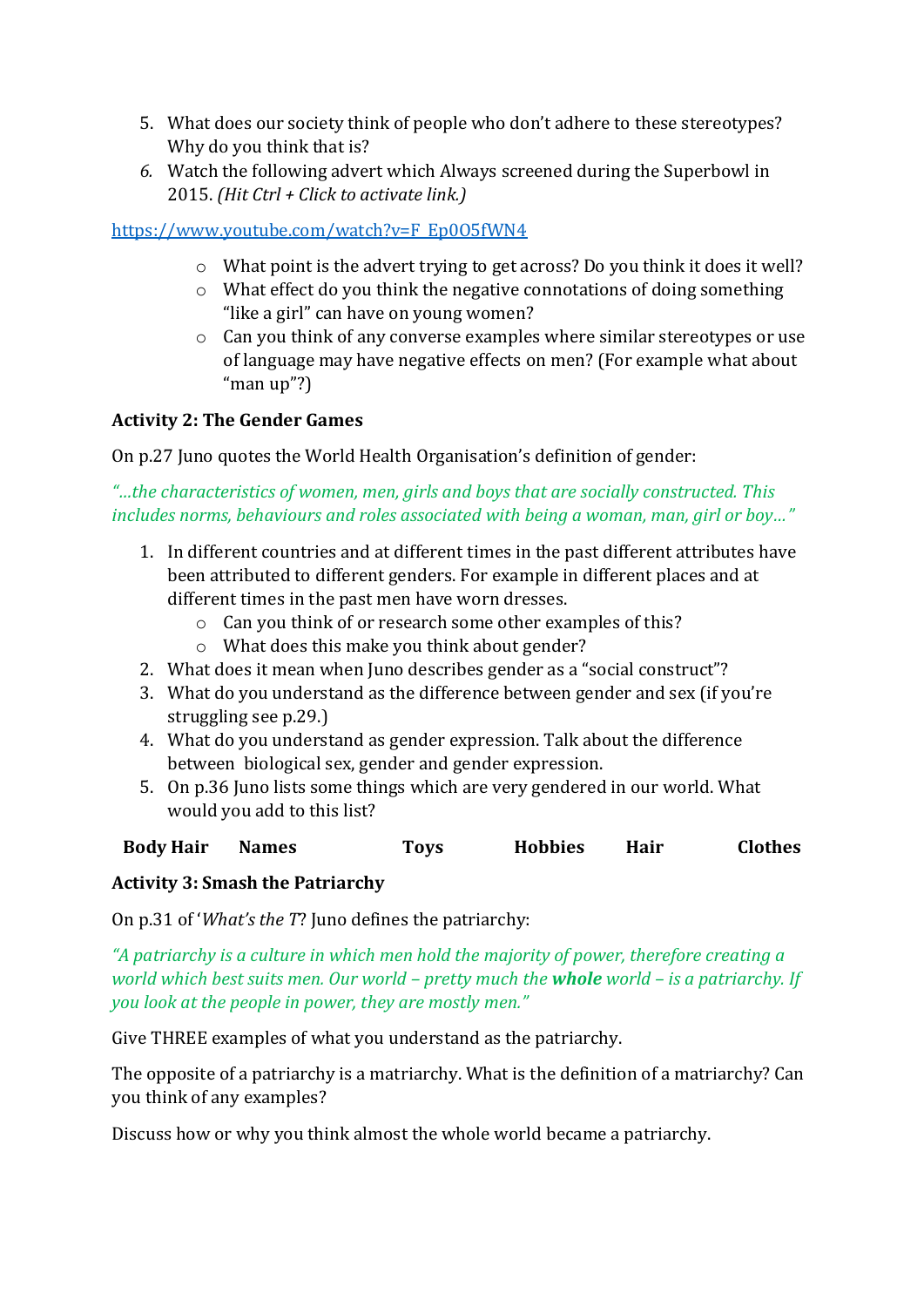What masculine values do you think we commonly associate with leadership? Can you name any female leaders? Which values or attributes do you think they hold? Are these attributes traditionally masculine or feminine? Do you think they are positive attributes to hold in leadership? Discuss what both traditionally masculine and feminine attributes could bring to a position of power.

# **Activity 4: Implicit or Structural Transphobia**

On p.153 Juno lists some examples of Implicit or Structural Transphobias:

*"The world assumes everyone is cisgender. It has been set up to work best for cis people. And so…Sanitary products are marketed towards women. Assumptions are made about 'women's bodies' and 'men's bodies'. Maternity services are geared towards 'women' and 'mothers'."*

What other examples of implicit or structural transphobia can you think of. Would they affect men, women or both?

How do you think they would affect trans people?

# **Your Turn: Rewriting History!**

## **Activity 1: The Transgender Hall of Fame!**

*Throughout What's the T? Juno incorporates pages from the "Transgender Hall of Fame" telling the story of people who have paved the way for transgender people.*

• Think of or research the story of a transgender person who you respect and think paved the way for others (Or if you're stuck you could research one of the "early pioneers" which Juno mentions on page 57 onwards) then write your own entry in the Transgender Hall of Fame. You could even illustrate it in the style of Soofiya, Juno's gorgeous illustrator!

## **Activity 2: The Family You Find**

## *"Family doesn't always look like a child's drawing of one: a mummy and daddy stood next to a square house with red windows."*

On p.236 Juno talks about "found families", which describes how your "family" does not always need to be people you are related to but can also be made up of close friends. She explains that the concept is popular amongst trans and/or non-binary people both because family relationships can sometimes be hard, and also because having relationships with other queer people can reduce the need to explain every aspect of your experience at all times.

- o Think about who you consider to be your family. This could include your biological family, close relatives, friends, other role models.
- o Think about your relationships. Are you close because of shared experiences and similarities or for other reasons?